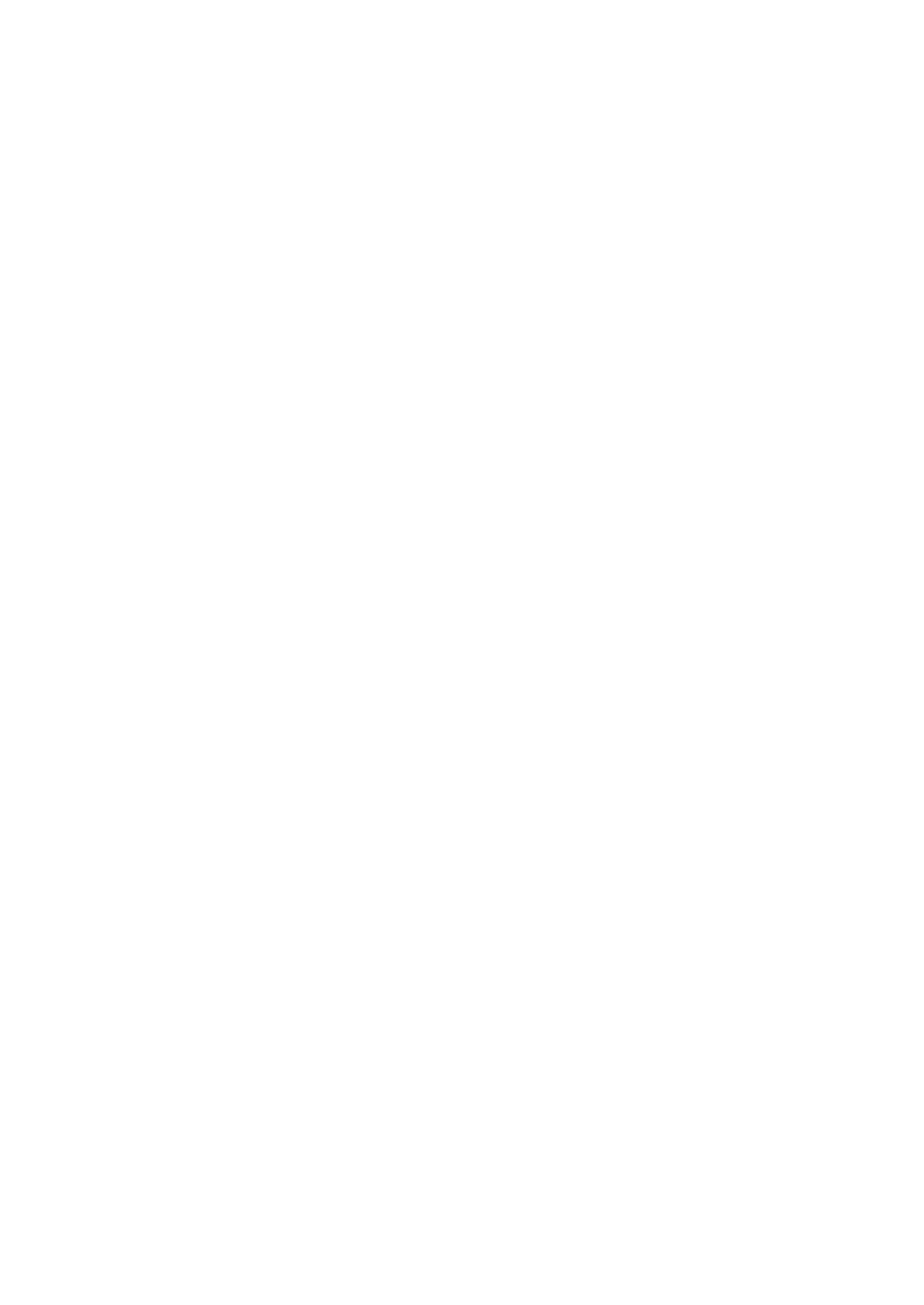### **数 学 第 72 巻 総 目 次**

## **論 説**

| 奥山裕介: 非アルキメデス的体上の力学系……………1                                                   |  |
|------------------------------------------------------------------------------|--|
|                                                                              |  |
| 尾 角 正 人 : 量子アフィン代数のKirillov-Reshetikhin<br>尾 角 正 人 : 結晶——可積分系との関わりとともに——…139 |  |
| 本 多 正 平: Ricci曲率が下に有界である特異空間…158                                             |  |
| 公: 正標数における極小モデル理論の最近<br>公: の発展について ……………………………………… 225<br>田中                 |  |
| 高橋博樹: Hénon 写像の力学系 ………………………… 250                                            |  |

|   |  |  | 服 部 哲 弥: 確率的順位付けの数理モデル …………… 264                                                        |
|---|--|--|-----------------------------------------------------------------------------------------|
| 境 |  |  |                                                                                         |
|   |  |  | K 安定性と代数多様体のモジュライ問<br>尾 髙 悠 志:題について––Kähler–Einstein 計量<br>との関わり –– ……………………………………… 337 |
|   |  |  | 渡辺純三:次数付き線形写像の Lefschetz 性に<br>365                                                      |
|   |  |  | 大 野 博 道:作用素論と量子情報理論<br>大 野 博 道:——POVM とエンタングル状態——…395                                   |

## **日本数学会賞小平邦彦賞**

|   | 寺 杣 友 秀:  |  | 第1回日本数学会賞小平邦彦賞に<br>上廿て…………………………………………… 182                                     |
|---|-----------|--|---------------------------------------------------------------------------------|
|   | 寺杣友秀:     |  | 石井仁司 '完全非線形偏微分方程式<br>の粘性解理論'…………………………………… 183                                  |
|   | 寺杣友秀:     |  | 砂田利一 '幾何解析及び関連する諸<br>分野の研究 ……………………………………… 184                                  |
|   | 寺杣友秀:     |  | 藤田宏 '非線形偏微分方程式に対す<br>る関数解析学的手法の研究'……………… 185                                    |
|   | 寺 杣 友 秀 : |  | 森重文 '代数多様体の双有理分類'……186                                                          |
|   |           |  | 2019 年度日本数学会賞秋季賞<br>寺 杣 友 秀:小川卓克 '非線型発展方程式におけ                                   |
| 林 |           |  | 仲 夫 : 小川卓克氏の業績 – 非線型発展方程<br>式の臨界正則性——…………………………… 189                            |
|   |           |  | 2020 年度日本数学会賞春季賞<br>寺 杣 友 秀 : 尾髙悠志 'K 安定性とその代数幾何<br>的応用'………………………………………………… 415 |

|  |  |  | 満 渕 俊 樹:尾髙悠志比の業績──モジュライ埋論<br> 満 渕 俊 樹:の K 安定性による新たなる展開──…416 |  |  |
|--|--|--|--------------------------------------------------------------|--|--|
|  |  |  |                                                              |  |  |

- **堀田良之:線型代数群の基礎** (**朝倉数学大系,**12) (**関口次郎**).................................................................... 89
- L. V. **アールフォルス** (**谷口雅彦 訳**)**:擬等角写像 講義** (**数学クラシックス,**29) (**松崎克彦**).......... 94
- S. Peszat and J. Zabczyk: Stochastic Partial Differential Equations with Lévy Noise **---**An Evolution Equation Approach (Encyclopedia Math. Appl., 113) (**乙部厳己**)... 98
- **浦川肇** (**新井仁之・小林俊行・斎藤毅・吉田朋広 編**)**: スペクトル幾何** (**共立講座 数学の輝き,**3) (**勝田 篤**).................................................................. 101
- D. J. LaFountain and W. Menasco: Braid Foliations in Low-Dimensional Topology (Grad. Stud. Math., 185) (**伊藤哲也**)..............104

| 集<br>編                                                                                  |
|-----------------------------------------------------------------------------------------|
| フィールズ賞受賞者紹介                                                                             |
| 權 業 善 範 : <sup>Caucher</sup> Birkar 氏の業績<br><del>- - 数</del> 学的帰納法のオンパレード——… 28         |
| 今 井 直 毅:Peter Scholze 氏の業績……………………… 36                                                  |
| Alessio Figalli 氏の業績––最適輸送<br>桑 江 一 洋:理論とその偏微分方程式論, 幾何学<br>および確率論への応用––––––––––––––––43 |
| Akshay Venkatesh の業績<br>山内 卓 也: - 等質空間上の力学系とその整数論<br>への応用—— ………………………………………… 51         |
| ネヴァンリンナ嘗受嘗者紹介                                                                           |
| 河 瀬 康 志:Constantinos Daskalakis 氏の業績…… 66                                               |
| ガウス賞受賞者紹介                                                                               |
| 芦 野 隆 一:David Leigh Donoho 氏の業績 ………… 73                                                 |

### **チャーン賞受賞者紹介**

**谷崎俊之:柏原正樹氏の業績**...................................... 79

# **書 評**

- **伊吹山知義:保型形式特論** (**共立叢書 現代数学の 潮流**) (**青木宏樹**)...................................................... 107
- K. Broughan: Equivalents of the Riemann Hypothesis. Vol 1: Arithmetic Equivalents; Vol 2: Analytic Equivalents (Encyclopedia of Math. Appl., 164, 165) (**黒川信重**).............204
- **志賀弘典** (**新井仁之・小林俊行・斎藤毅・吉田朋広 編**)**:** 保型関数 - 古典理論とその現代的応用 -(**共立講座 数学の輝き,**10) (**松本圭司**).............209
- **梅原雅顕・佐治健太郎・山田光太郎** (**谷島賢二・ 山田澄生 編**)**:特異点を持つ曲線と曲面の微分 幾何学** (**現代数学シリーズ,**19) (**本田淳史**)....213